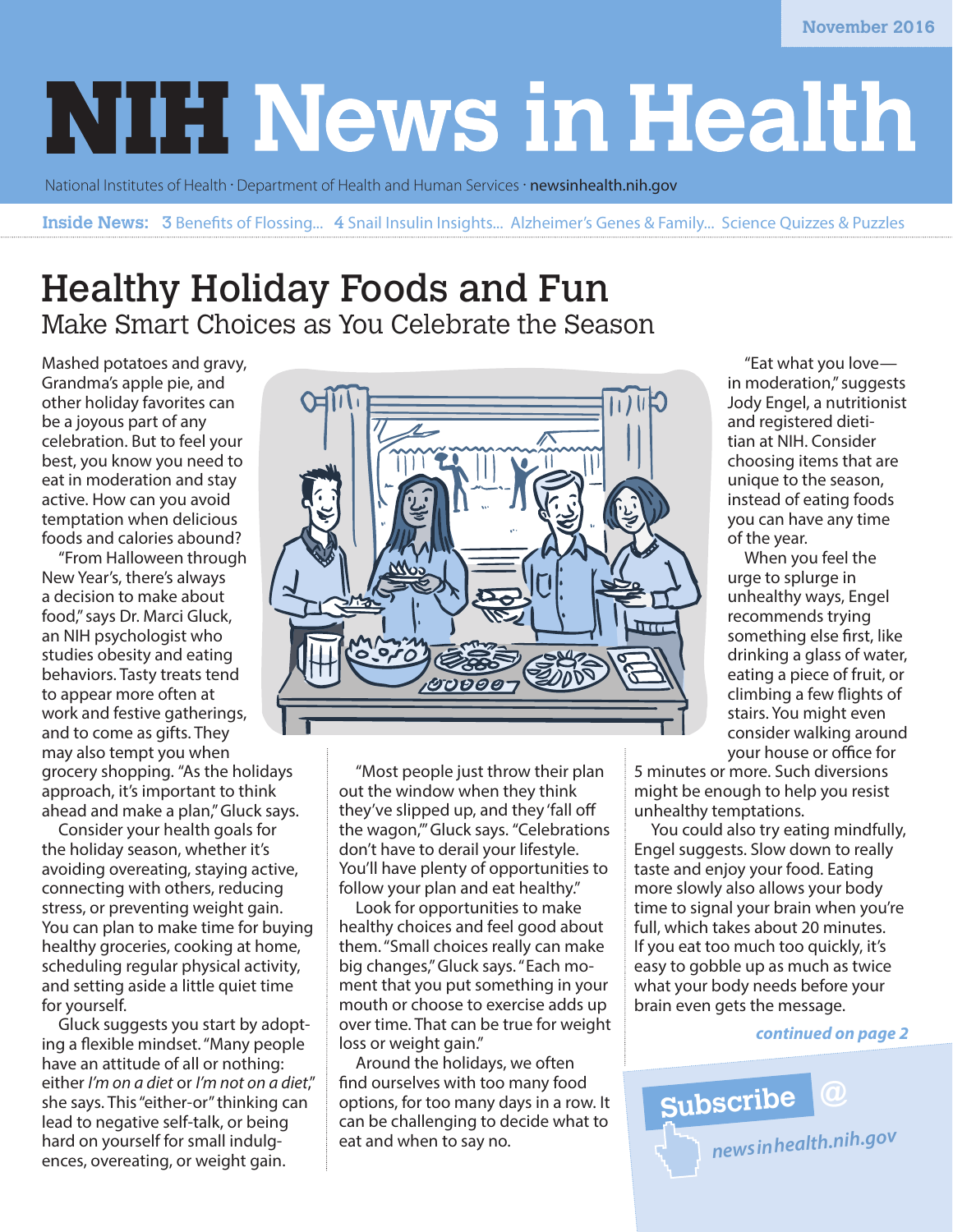#### *continued from page 1*

Dr. Susanne Votruba, an NIH obesity and nutrition researcher, says it's a good idea to identify and avoid any "trigger foods"—foods that may spur you to binge or eat more than usual. Overeating can bring feelings of bloating, reflux, indigestion, and nausea.

#### (OO) **Wise Choices** Healthy Holiday Eating

- $\blacksquare$  Enjoy a healthy breakfast to help prevent overeating later on.
- $\blacksquare$  Eat what's best for you first. Fill at least half your plate with fresh fruit and veggies. You'll have less room for the rest.
- $\blacksquare$  Bring a healthy dish to a party.
- $\blacksquare$  Fruit by itself makes an excellent dessert. Try placing a bowl of clementines or apples on the holiday table.
- $\blacksquare$  Avoid beverages that are high in calories and sugar.
- $\blacksquare$  Keep a food journal to help track what you're eating.
- $\blacksquare$  Instead of focusing on food, spend time with family, friends, and activities.
- $\blacksquare$  Stay positive. If you eat more on some days, eat less on others. If you miss a workout, exercise a little longer the next day.

"Some people can eat less healthy foods in moderation and be fine, or have 'cheat days' where they allow themselves to eat whatever they want for a day and stay on track for the rest of the week," Votruba says. "Others may have to avoid certain 'trigger foods' completely, or they'll spiral into unhealthy eating patterns for the rest of the week or abandon their plan altogether. Everyone is different."

Because of these differences, Votruba says, it's important not to force food on other people. "Even if you don't have an issue with food, be aware of other people around you, and respect their choices," she says.

What if you do fall to temptation? "Every day is a new day when it comes to eating," Votruba says. "If you overeat one day, work to get back on track the next meal or next day."

While food is a big part of the holidays, remember that there are other paths to staying healthy. "Don't make the holidays be just about food," Votruba suggests. "The key is not only what you eat, but how much you're moving. Even little bits of extra exercise can be very helpful for everyone over the holidays."

Plan ahead for how you'll add physical activity to days that might otherwise involve a lot of sitting. Get the whole family involved, Engel suggests. "You have to make an effort to incorporate exercise into days of big eating," she says. "Otherwise the day will come and go."

#### **NIH News in Health ISSN 2375-6993 (Print) ISSN 1556-3898 (Online)**

#### **National Institutes of Health** Office of Communications & Public Liaison Building 31, Room 5B64 Bethesda, MD 20892-2094 nihnewsinhealth@od.nih.gov Tel: 301-402-7337

**Editor** Harrison Wein, Ph.D. **Managing Editor** Vicki Contie

**Contributors** Erin Calhoun, Vicki Contie, Alan Defibaugh (illustrations), Bonnie Tabasko, and Carol Torgan

**Attention Editors** Reprint our articles and illustrations in your own publication. Our material is not copyrighted. Please acknowledge *NIH News in Health* as the source and send us a copy.

For more health information from NIH, visit

[health.nih.gov](https://health.nih.gov)

## **Web Links**

For more about healthy holiday choices, click the "Links" tab at: [newsinhealth.nih.gov/issue/Nov2016/Feature1](https://newsinhealth.nih.gov/issue/Nov2016/Feature1)

Sign up to walk or run a community race. Enjoy catching up with family or friends on a walk or jog instead of on the couch. In between meals, take a family hike at a nearby park, stroll around your neighborhood, or play a game of flag football.

The emotions of winter celebrations come into this picture, too. "Joy, sadness, and stress are associated with overeating during the holidays," Gluck says. "People who are emotional eaters may be particularly vulnerable to temptations around the holidays."

If holiday stress causes you to derail your healthy plans, consider ways to reduce stress and manage emotions. These might include talking to a trusted friend, meditation, physical activity, or just getting outside.

"If you know you have a difficult time during holidays, plan outings once or twice a week with people who make you feel happy," says Gluck. "If it's in your best interest, also feel okay about declining invitations without feeling guilty."

Support your family and friends, too. Encourage them to eat healthy during celebrations and throughout the year. If you're serving dinner, consider baking, broiling, or grilling food instead of frying. Replace sour cream with Greek yogurt, and mashed potatoes with mashed cauliflower. Make take-home containers available ahead of time, so guests don't feel they have to eat everything in one sitting.

See the Wise Choices box for more healthy eating tips. And happy,

healthy holidays to all—from  $N$ *IH News in Health*.  $\Box$ 

**[newsinhealth.nih.gov](https://newsinhealth.nih.gov)**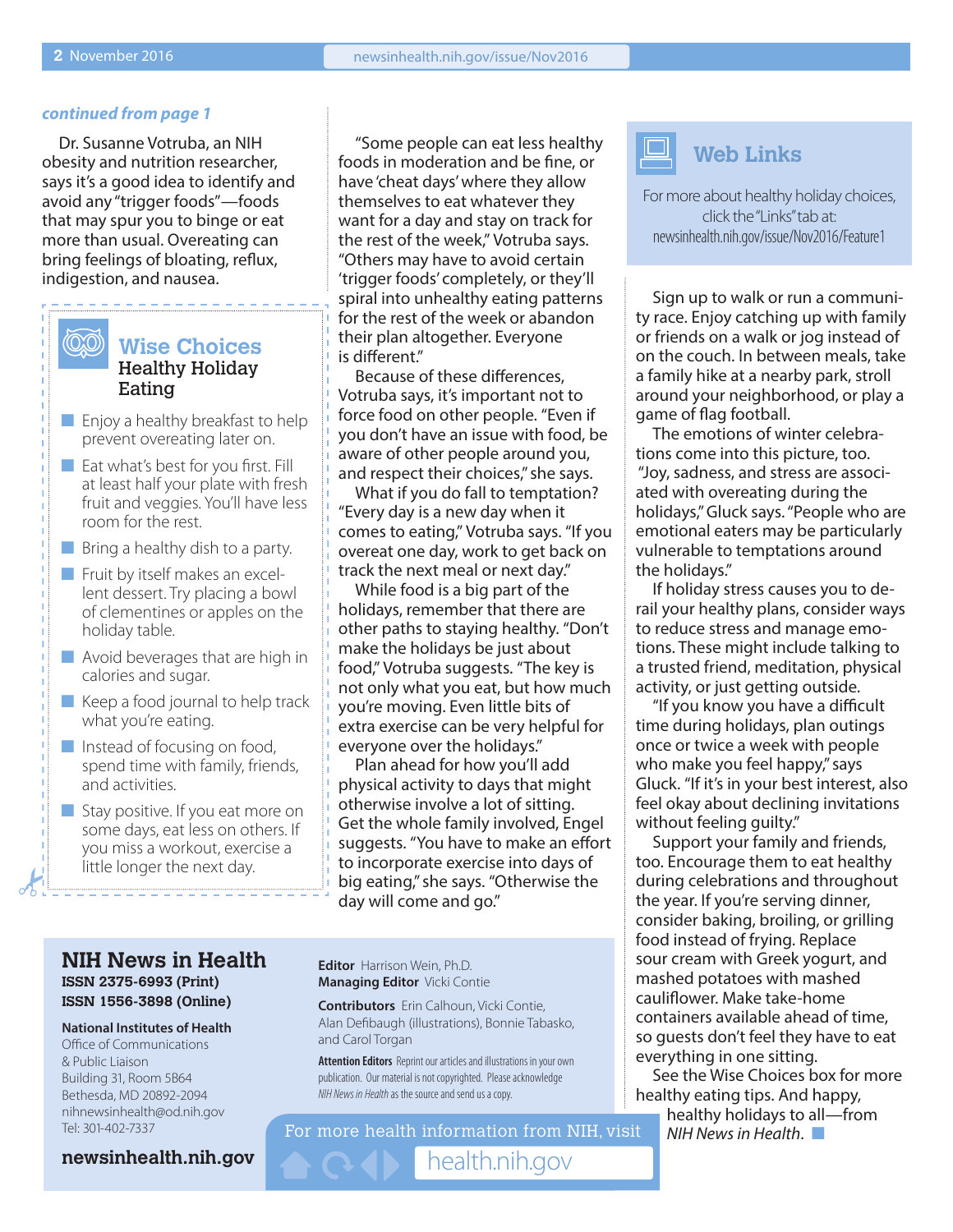# Don't Toss the Floss! The Benefits of Daily Cleaning Between Teeth

You may have seen or heard news stories suggesting that you can forget about flossing, since scientists lack solid evidence that you'll benefit from cleaning between your teeth with a sturdy string. But many dentists may beg to differ. They've seen the teeth and gums of people who floss regularly and those who haven't. The differences can be striking.

"Every dentist in the country can look in someone's mouth and tell whether or not they floss," says Dr. Tim Iafolla, a dental health expert at NIH. Red or swollen gums that bleed easily can be a clear sign that flossing and better dental habits are needed. "Cleaning all sides of your

#### `@@`\ **Wise Choices** Daily Care for Teeth and Gums

There's a right way to brush and floss your teeth.

- $\blacksquare$  Gently brush your teeth on all sides with a soft-bristle brush and fluoride toothpaste. Use small circular motions and short backand-forth strokes.
- $\blacksquare$  Brush carefully and gently along your gum line.
- $\blacksquare$  Lightly brush your tongue to help keep your mouth clean.
- $\blacksquare$  Clean around your teeth with dental floss. Work the floss gently between the teeth until it reaches the gumline.
- $\blacksquare$  Curve the floss into a C shape against one tooth and slide it into the space between the gum and the tooth. Move the floss up and down. Do this for both sides.
- $\blacksquare$  If you have trouble flossing, a floss holder or other cleaning device may help.
- $\blacksquare$  Rinse after you floss.

If you're unsure, ask your dentist to show you the right way to floss.

teeth, including between your teeth where the toothbrush can't reach, is a good thing," Iafolla says.

If dentists—and maybe even your personal experience—suggest that regular flossing keeps your mouth healthy, then why the news reports? It's because long-term, large-scale, carefully controlled studies of flossing have been somewhat limited.

Researchers have found modest benefits from flossing in small clinical studies. For instance, an analysis of 12 well-controlled studies found that flossing plus toothbrushing reduced mild gum disease, or gingivitis, significantly better than toothbrushing alone. These same studies reported that flossing plus brushing might reduce **plaque** after 1 or 3 months better than just brushing.

But there's no solid evidence that flossing can prevent periodontitis, a severe form of gum disease that's the leading cause of tooth loss in adults. Periodontitis can arise if mild gum disease is left untreated. Plaque may then spread below the gum line, leading to breakdown of bone and other tissues that support your teeth. Periodontitis develops slowly over months or years. Most flossing studies to date, however, have examined only relatively short time periods.

Another research challenge is that large, real-world studies of flossing must rely on people accurately reporting their dental cleaning habits. And people tend to report what they think is the "right" answer when it comes to their health behaviors—whether flossing, exercising, smoking, or eating. That's why wellcontrolled studies (where researchers closely monitor flossing or perform



#### Plaque

Sticky, colorless film that can lead to tooth decay and gum disease.



the flossing) tend to show that flossing is effective. But real-world studies result in weaker evidence.

"The fact that there hasn't been a huge population-based study of flossing doesn't mean that flossing's not effective," Iafolla says. "It simply suggests that large studies are difficult and expensive to conduct when you're monitoring health behaviors of any kind."

While the scientific evidence for flossing benefits may be somewhat lacking, there's little evidence for any harm or side effects from flossing, and it's low cost. So why not consider making it part of your daily routine?

Talk to your dentist if you have any questions or concerns about your teeth or gums. If flossing is difficult, the dentist may recommend other ways to remove plaque between teeth, such as with a water flosser or interdental cleaners. "If you need help learning how to floss, or if you don't think you're doing it right, your dentist or hygienist will be happy to show you how," Iafolla says. "It helps to know the proper technique." $\Box$ 



For more about tooth and gum care, click the "Links" tab at: [newsinhealth.nih.gov/issue/Nov2016/Feature2](https://newsinhealth.nih.gov/issue/Nov2016/Feature2)